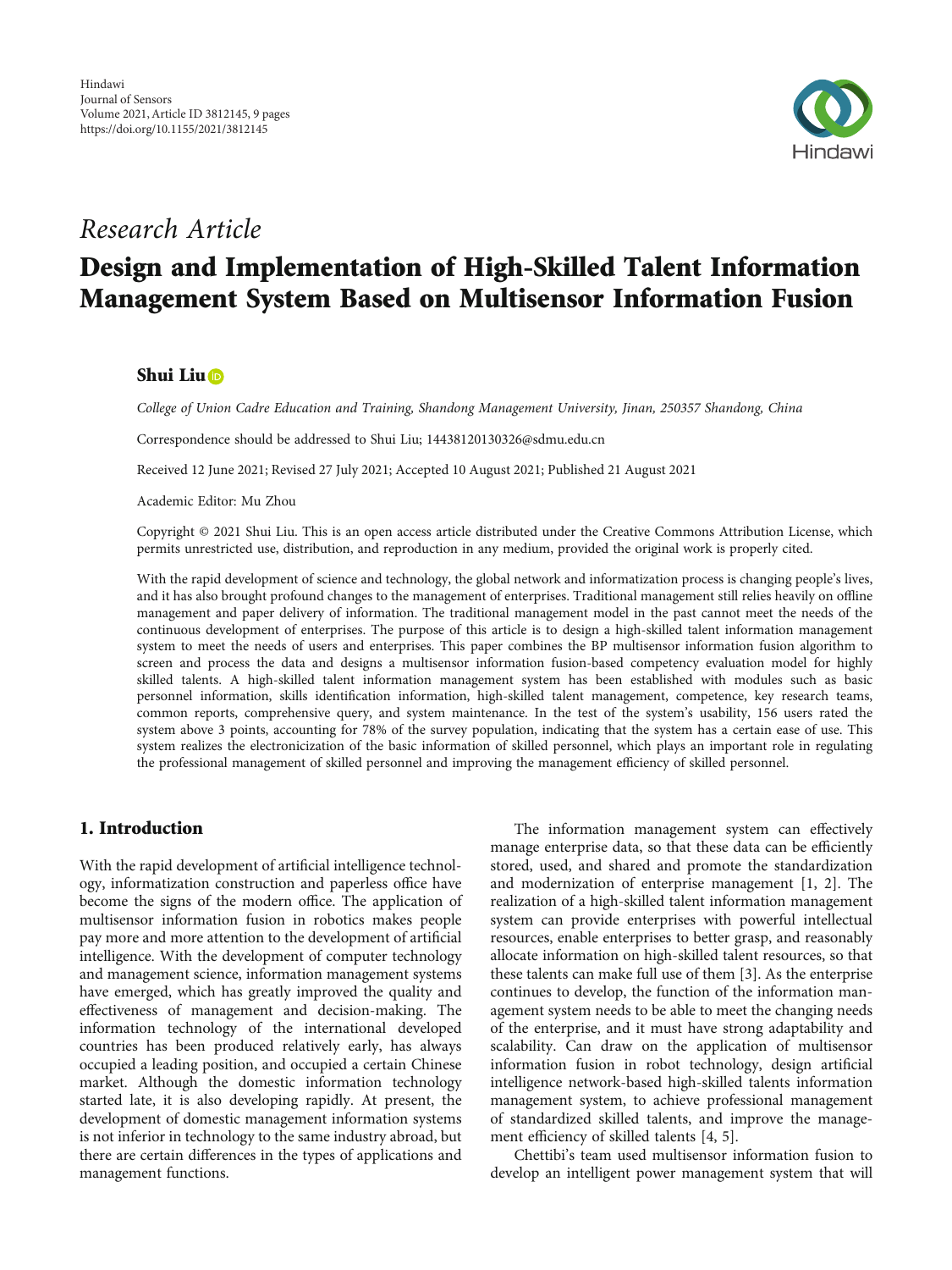automatically control load shedding in local power distribution areas and utilize different types of generator sets such as conventional and unconventional energy sources. If the power generation is insufficient to meet the load demand, the multisensor information fusion will predict and predict when the load demand is greater than the power generation amount and specifically propose a suitable load reduction area. Utilizing and processing different types of seasonal and occasional loading data, they designed multisensor information fusion to automatically show them that local power restrictions would be better based on priority. Therefore, the area that needs to minimize the load is a priority [\[6](#page-8-0)]. Peng's team established the development of an information database and information data management system to facilitate the multisource, multidisciplinary data generated by the data management work in the geological repository in China during the site selection process. Through this management system, basic functions such as creation, retrieval, update, deletion, full-text retrieval, and download can be realized. It can even provide some professional data statistics and analysis functions. Finally, data from many different disciplines was successfully integrated, stored, and managed. At the same time, the management system can also provide an important reference for data management in related research fields such as decommissioning and management of nuclear facilities, resource exploration, and environmental protection [[7](#page-8-0)]. Yue's team has developed an air pollution and health impact monitoring information system that includes data collection, data management, data quality control, statistics, and visual display. Through the B/S architecture, the design concept of separation of authority management from professional applications and centralized data management, authority process management, and quality control is integrated into the entire process of data collection, data processing, data review, and statistics. Key functions such as data collection, three-level auditing, statistics, visual display, and system management of the information system were realized. The system has been applied in national projects in 31 provinces, 65 cities, and 126 monitoring points. So far, more than 16 million business records have been stored in the system, and the amount of data has reached more than 10 g. It not only meets the monitoring requirements but also provides basic support for research and decision-making [\[8\]](#page-8-0).

This article designs a high-skilled talent information management system to meet the needs of users and enterprises. This paper combines the BP multisensor information fusion algorithm to screen and process the data and designs a multisensor information fusion-based competency evaluation model for high-skilled talents. It establishes basic personnel information, skills identification information, high-skilled talent management, competence, key research teams, a highly skilled talent information management system with modules such as reports, comprehensive query, and system maintenance. By testing the system, it is concluded that the system can meet the needs of users and enterprises. It can meet the corresponding requirements in many aspects such as functionality, reliability, software design, compatibility, and security. The realization of the

electronicization of the basic information of skilled personnel has played an important role in regulating the professional management of skilled personnel and improving the management efficiency of skilled personnel.

#### 2. Proposed Method

#### 2.1. Multisensor Information Fusion

2.1.1. Characteristics of Multisensor Information Fusion. Multisensor information fusion is a simulation of the human brain system. It reflects many basic characteristics of human brain function. But it is not a true portrayal of the human brain nervous system, it is to simplify and abstract it [\[9\]](#page-8-0). It processes information by simulating the way a brain multisensor information fusion processes memory information. Its characteristics are the following:

- (1) Nonlimiting. A multisensor information fusion can usually do calculations in the process of information transmission and can also store it. This source is formed by the connection of multiple neurons. The prediction of a certain behavioral result of the system requires the interaction and interconnection of multiple neurons, which mimics the characteristics of human neural connections, so that the operation efficiency is very high, which is the advantage of multisensor information fusion
- (2) Nonlinear. The wisdom of the brain is a nonlinear phenomenon. It is a parallel structure and processing order. According to mathematical theory, the two states of activation or inhibition of artificial neurons are what people call excited or unexcited states, so they are understood as a nonlinear relationship
- (3) Nonconvex. Multisensor information fusion under certain conditions, a certain state function changes, and a system state will also change. Multisensor information fusion is the same. A state function has multiple extreme values, and the system also has multiple stable states. The information is not only stored in a unit; there may be multiple evolution directions of the system. This is that multisensor information fusion has a relatively strong fault tolerance feature
- (4) Very Qualitative. Multisensor information fusion has the ability to self-organize, self-learn, and adapt, which is very similar to the human brain. Therefore, if the final output is incorrect, the system will also add weights to produce new results, and there are multiple changes in the information to be processed. People often use iterative processes to represent the process evolution of dynamic systems

According to these four characteristics, multisensor information fusion has been applied to a variety of fields: in the information field, multisensor information fusion for nonlinear signal processing and adaptive signal processing [\[10\]](#page-8-0), for example, spectrum estimation and noise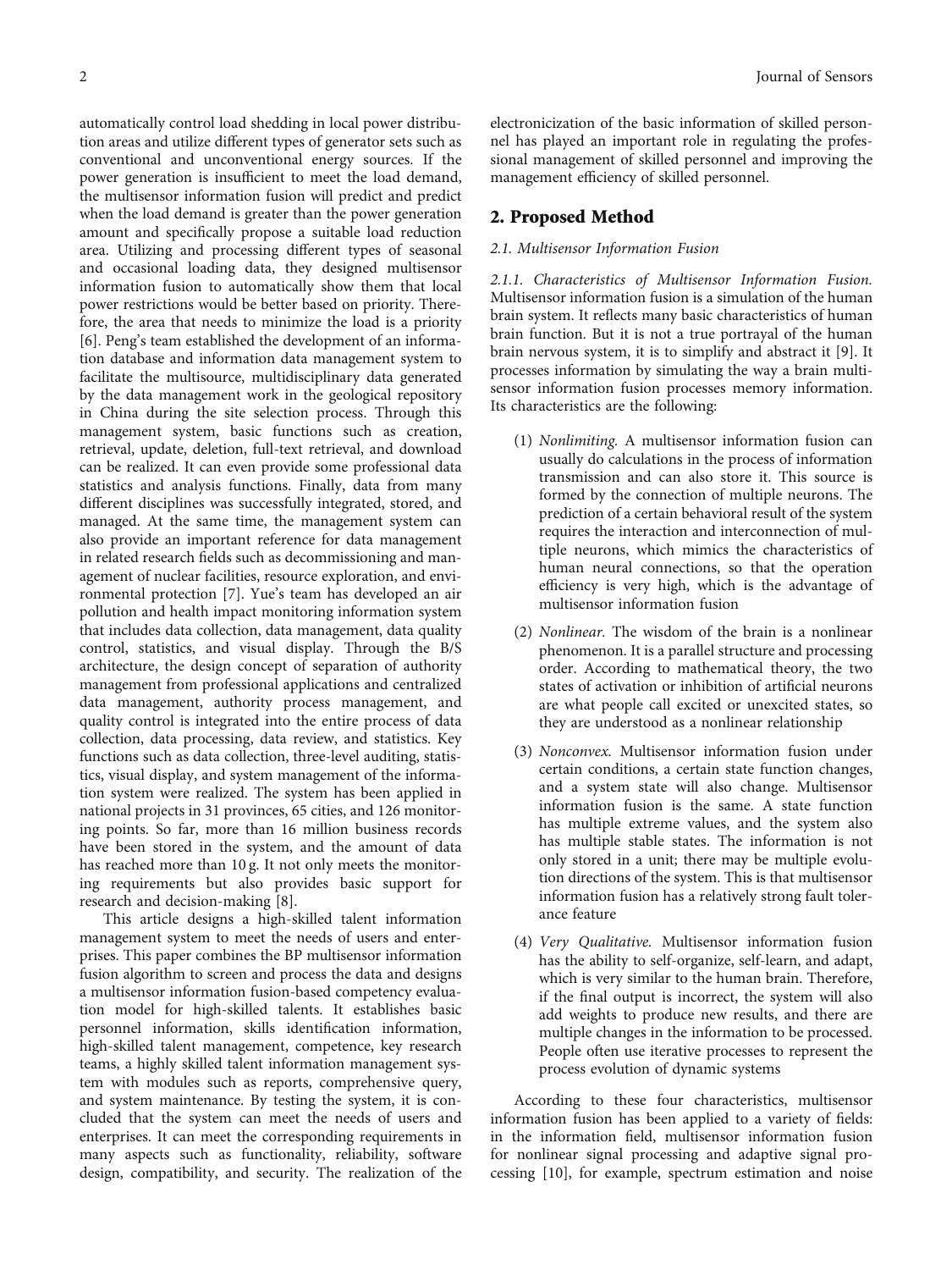cancellation. It can also be applied to pattern recognition, such as handwritten Chinese character recognition function and fingerprint recognition system in smartphones [[11](#page-8-0)]. In the field of automation, intelligent monitoring and detection of comprehensive indicators such as environmental comfort are often used in daily life [\[12\]](#page-8-0). In the engineering field, such as the optimization of automobile fuel consumption rate and smoke exhaust degree, dense steel decentralized storage, voice switch, fingerprint switch function [\[13\]](#page-8-0). In the economic field, credit analysis and accurate and objective evaluation results can be obtained based on key data to reduce financial risks. At the same time, the performance of stock trends is particularly outstanding. It can build a more accurate and reliable stock market model based on a variety of factors and determine the future price trend [[14](#page-8-0)].

Multisensor information fusion has developed rapidly over the years in the field of computational intelligence, which is characterized by simulating biological multisensor information fusion and learning from nature. Three branches of multisensor information fusion, evolutionary computation, and fuzzy logic have been formed, which provide new ideas, theories, and methods for the research and development of computer science and many disciplines. The organic combination of multisensor information fusion, evolutionary computing, and fuzzy logic to creatively solve complex problems belonging to the category of image thinking has become a research hotspot in computational intelligence and its applications [\[15](#page-8-0)].

The emergence of multisensor information fusion has changed the application of computers in many aspects. The main features of a computer are a centralized structure, a serial execution of a sequence of instructions, and a storage component separated from a computing component. During information processing, the problems to be implemented need to be programmed and executed by the computer. The problems must be structured problems that can be accurately expressed; otherwise, the computer will not be able to handle them [\[16\]](#page-8-0). The traditional artificial intelligence expert system has initially solved this problem, but it is based on planning. It requires people to clearly express their knowledge in advance. Only when the computer centrally stores these knowledge and rules summarized through human wisdom, it has intelligence. So in essence, the traditional artificial intelligence only makes logical reasoning in the form of simulating the human brain from the aspect of external functions. Multisensor information fusion is another sublimation on the basis of the former two. It is a network structure composed of a large number of parallel nonlinear processing units through connection rights, so it simulates part of the image thinking of the human brain from the internal structure. As a result, the ability to solve some non-linear and unstructured problems has become stronger and has been proven in many already implemented systems.

On the other hand, there are still some deficiencies and problems in the application of multisensor information fusion. First, for large-scale distributed systems, the execution time of multisensor information fusion is almost proportional to the square of the number of nodes. Consid-

ering the response time of the system, the computer is required to have a high operating speed, so the hardware requirements are very high, and sometimes special hardware is required, and the corresponding cost will be greatly increased. Therefore, hardware research is also an aspect of multisensor information fusion technology. Second, from the characteristics of the multisensor information fusion described above, it can be seen that modifying permissions in the network is a very complicated machine learning process. The network itself cannot give the reason for the output results; it just gives a mapping from the input space to the output space. The information processing process is a black box, and the knowledge distribution is stored in the connection right, so as information storage, the entire network after learning must be stored [[17](#page-8-0)]. In addition, the learning algorithm converts the input and output problem of the example into a nonlinear optimization problem. There is a local minima problem in mathematics. It is likely that the system will fall into a local minima. No matter how many iterations, the error is decline. So at present, the improvement of learning algorithms is still one of the research directions of multisensor information fusion. In addition, the widening of application fields is also one of the research directions. Experts in many fields have tried to use the idea of multisensor information fusion to achieve problems such as prediction, evaluation, identification, and analysis, which have improved the development of productivity in various fields [\[18\]](#page-8-0).

2.1.2. BP Multisensor Information Fusion. The BP learning algorithm generally consists of an input layer, a thousand intermediate layers, and an output layer, and each layer performs function mapping with weights. As shown in Figure [1,](#page-3-0) a number of factors, that is, the function independent variable is set as the input layer, and the corresponding output value is obtained by calculating the intermediate layer weights and adjusting the function. The corresponding error is obtained by comparing the output value with the actual value in the sample value. The error value is adjusted by the back-propagation of the multisensor information fusion to adjust the weights and adjustment functions of the middle layer, and the model is adjusted to an acceptable error range.

The input variables are  $x_j$ , the output variables are  $\theta_k$ ,  $w_{ki}$ , and  $w_{ij}$  are the weights  $\theta_i$  and  $a_k$  of the network connection as the node thresholds, and  $f(x)$  represents the excitation function of the network.

During the forward propagation of the signal, the input of the *i*th node in the middle layer is

$$
net_i = \sum_{j=1}^{M} w_{ij} x_j + \theta_i.
$$
 (1)

The output of the *i*th node in the middle layer is

$$
y_i = \Phi(\text{net}_i) = \Phi\left(\sum_{j=1}^{M} wi_j x_j + \theta_i\right). \tag{2}
$$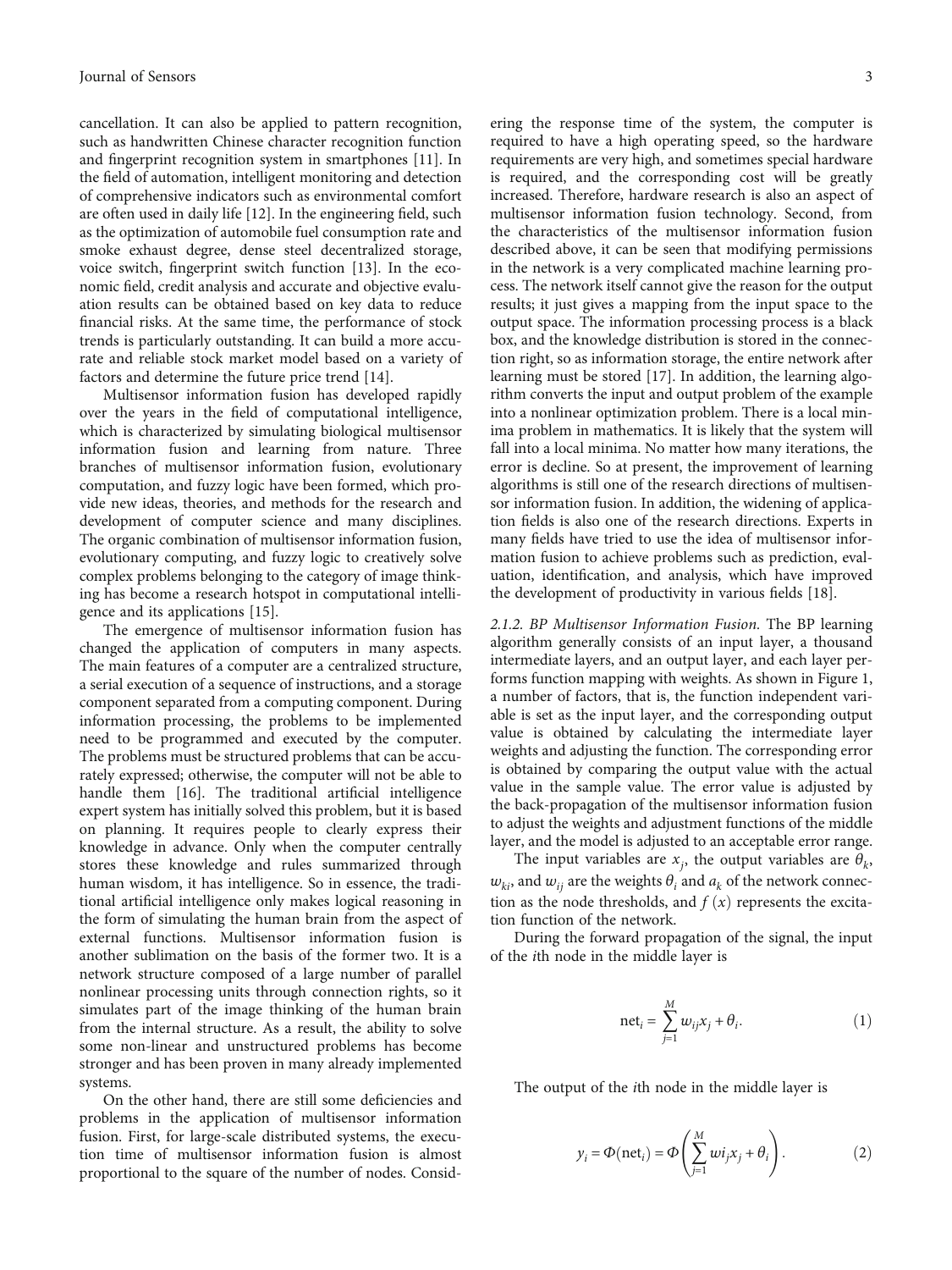<span id="page-3-0"></span>

Figure 1: BP-ANN model structure.

The input of the *k*th node of the output layer is

net<sub>k</sub> = 
$$
\sum_{j=1}^{M} w_{ki} x_i + a_i = \sum_{j=1}^{M} w_{ki} \Phi \left( \sum_{j=1}^{M} w_{ki} x_j + \theta_i \right) + a_i.
$$
 (3)

The output of the *k*th node of the output layer is

$$
o_k = \Phi(\text{net}_k) = \Phi\left(\sum_{j=1}^M w_{ki} \Phi\left(\sum_{j=1}^M w_{ki} x_j + \theta_i\right) + a_i\right). \tag{4}
$$

During the back-propagation of errors, the backpropagation adjusts the weight value through the output error, so that the output continuously tends to the expected value. For the *p*th training sample, its error function is

$$
E_p = \frac{1}{2} \sum_{k=1}^{1} (T_k^p - o_k^p)^2.
$$
 (5)

The total error function is

$$
E = \frac{1}{2} \sum_{p=1}^{p} \sum_{k=1}^{1} (T_k^p - o_k^p)^2.
$$
 (6)

Determine each correction value by inverse calculation

$$
\Delta w_{ki} = -\beta \sum_{p=1}^{p} \sum_{k=1}^{1} (T_k^p - o_k^p)^2 \cdot \Psi'(\text{net}_k) y_i,
$$
  
\n
$$
\Delta a_k = -\beta \sum_{p=1}^{p} \sum_{k=1}^{1} (T_k^p - o_k^p)^2 \cdot \Psi'(\text{net}_k),
$$
  
\n
$$
\Delta w_{ij} = -\beta \sum_{p=1}^{p} \sum_{k=1}^{1} (T_k^p - o_k^p)^2 \cdot \Psi'(\text{net}_k) w_{ki} \phi'(\text{net}_k) x_j,
$$
  
\n
$$
\Delta \theta_i = -\beta \sum_{p=1}^{p} \sum_{k=1}^{1} (T_k^p - o_k^p)^2 \cdot \Psi'(\text{net}_k) w_{ki} \phi'(\text{net}_k).
$$
\n(7)

The multisensor information fusion can implement the nonlinear mapping process without considering the interference and correlation coefficients between various influencing factors of the input layer. There is no bottleneck that the computer cannot calculate within the effective time due to

NP difficulties. With the help of computer programming, fast-convergent computing power can be achieved.

2.2. Highly Skilled Talents. High-skilled talent is a dynamic, historical category. With the changes of the times and the adjustment of the industrial structure, its connotation and extension have continued to develop [[19\]](#page-8-0). At the current stage of our country, high-skilled talents refer to between the leadership and decision-making level and the technical operation level. Mainly refers to having solid professional theoretical knowledge, mastering contemporary high-level application technology, strong hands-on ability, superb ability, and technology in key skill areas, and being able to independently solve difficult technical and operational problems in this field; highly skilled talents promote technology. Progressive translators put scientific research results into practice. They are a group of compound application-oriented talents who fully meet the needs of the society [\[20\]](#page-8-0). Its main characteristics are embodied in complexity, professionalism, practicality, innovation, and modernity [\[21](#page-8-0), [22\]](#page-8-0).

Through specialized training and training, high-skilled personnel have mastered the current high-level applied technology, skills, and theoretical knowledge and have high-quality employees with innovative ability, entrepreneurial ability, and ability to independently solve critical problems [\[23](#page-8-0)]. With the continuous improvement of the high-skilled talent growth environment and incentive and guarantee mechanism of the group company, the skilled talent team has continued to grow in recent years. Every year, the graphic and textual materials retained by skilled personnel in terms of training, use, and evaluation are mostly based on raw paper, and the number is constantly increasing. In addition, most of the business offices of group companies have inconvenience in consulting and statistically reviewing a large amount of historical data, and lack of electronic files for changes in skilled personnel. To this end, research and design high-skilled talent information management system to grasp the construction and development of skilled talents, understand the changes of skilled talents, and build a large database of skilled talents information based on the intranet of the group company. Collect highskilled talent information globally, realize unified information management and resource sharing, timely grasp the changes in the basic data of the skills of employees in all units, make a reserve of skilled talent resources, and improve the management of statistics, query, and evaluation of highskilled talents.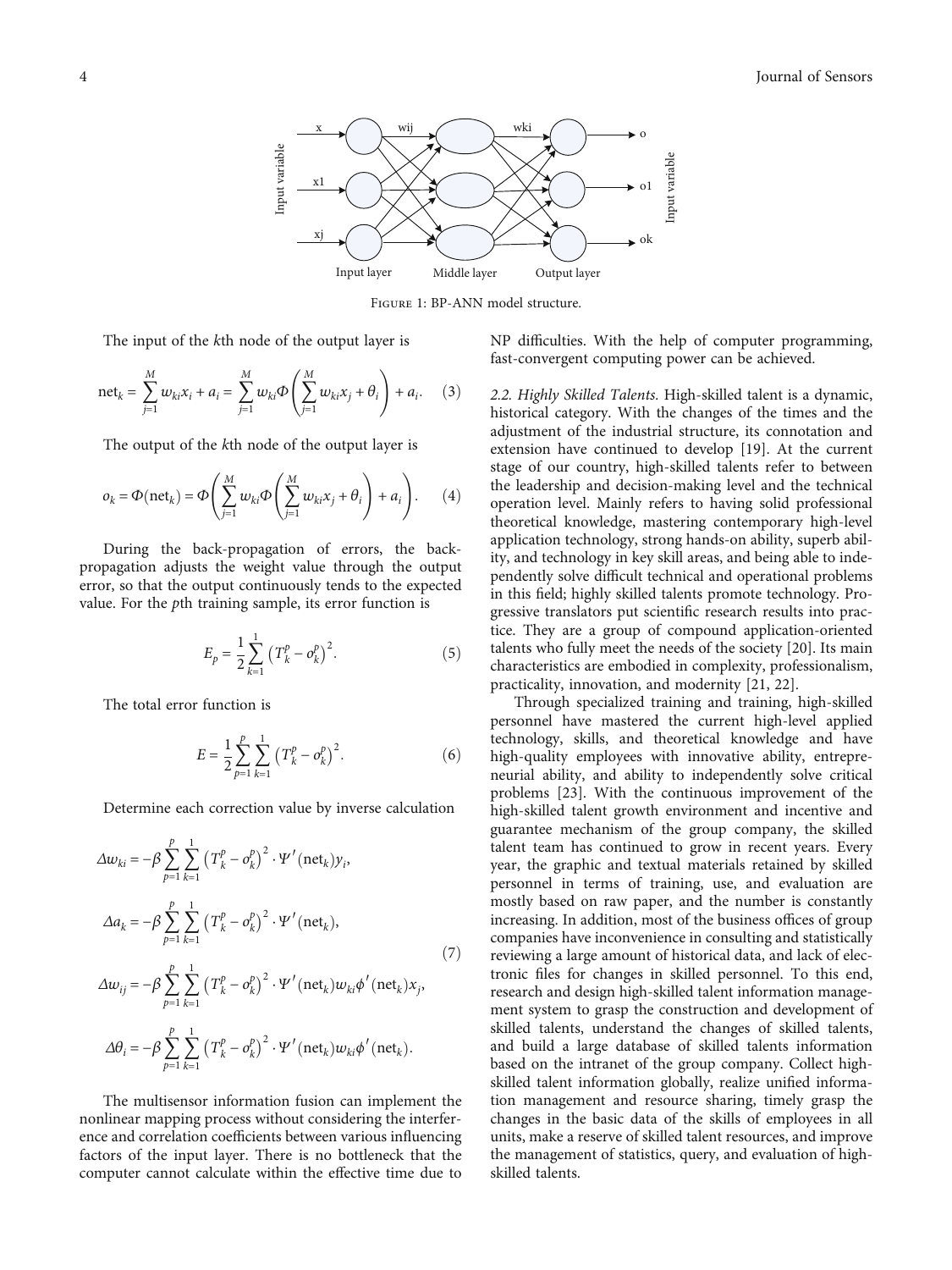2.3. Information Management System. The construction of an information management system plays an increasingly important role in the economic activities of enterprises. The application of our country's information management system is developing in a large-scale and networked direction. At the same time, information management technology is also continuously automated and intelligent. However, the traditional information management system still stays in the simple classification and storage of data in the form of tables. It has a low degree of intelligence and low information utilization efficiency. It does not really realize the functions of forecasting, decision-making, and optimization. Meet the needs of enterprise development [\[24\]](#page-8-0).

An information management system (IMS) is a system composed of people, computers, and other related equipment. It is mainly used to manage the information required by users. It has data processing and auxiliary decisionmaking functions and is an information system for management services [[25](#page-8-0)]. Like other disciplines, the information management system also has a process of continuous development and improvement, and various references have different opinions on its origin. Early IMS was limited by computer software, hardware, and network communication technology at that time, and many of them were developed based on CP-ALN. In this system mode, the database is built on the file server, but the database management system and database applications are still running on the workstation (usually the CP machine). The performance of servers and workstations in this type of system is difficult to make full use of the network transmission speed is very slow, and it is easy to cause network bottlenecks. When developing IMS, you can only consider more workstations with poor performance. Various IMS development standards are not unified, it is difficult to exchange information with the outside world, and it is impossible to use today's rich Internet resources. Because the traditional IMS development cycle is long and difficult to develop; if the user's needs change, it is difficult to modify the system to meet new requirements. Traditional IMS can only deal with narrowly defined information such as finance, sales, and inventory and cannot handle nonbusiness broad information such as internal management information, corporate culture information, and daily administrative communication of enterprises. It is inconvenient to operate, and the user interface is not uniform and not intuitive, which causes inconvenience to use, difficult training, and complicated maintenance [\[26](#page-8-0)]. With the rapid development of information technology applications, the inherent disadvantages of traditional IMS have become increasingly prominent. Information technology is developing rapidly, new technologies are constantly emerging, and the requirements of IMS for various parties are constantly increasing [[27](#page-8-0)].

With the development of society, the improvement of computer performance and cost reduction, and the improvement of public computer operation skills, the management work of enterprises, institutions, and government agencies will develop in the direction of information, paperless, digital, and network. The popularity of information management systems is and will greatly change our way of life in

the future. The information management system can not only complete the basic functions of traditional information systems but also have many functions that traditional information systems cannot achieve, such as information prediction and auxiliary decision-making. Information system security is an issue that information systems must consider, to ensure the integrity, availability, and confidentiality of information. Information system security planning is a very detailed and very important task. There are many common security threats to information systems, such as information leakage, illegal use, bypass control, counterfeiting, infringement of authorization, theft, and business fraud.

In order to meet the needs of the daily management of skilled personnel in the group company, from the perspective of actual management work and functions, the basic unit can guide the basic information and identification information of employees according to the Excel template. When there is an error in the guide data, the basic unit can download the error data and continue to guide after the maintenance is correct. The interface must be beautiful, concise, and easy to operate, and it is convenient for the basic units to maintain data. Facilitate comprehensive query and statistics of skilled personnel data. The ability to automatically generate reports is required for daily management. According to various conditions, you can query the data results required for statistics.

#### 3. Experiments

3.1. Development Environment. This system is based on Windows operating system, the development tool is Microsoft Visual Studio 2008, the development language is ASP.NET, C #, the network platform architecture is B/S architecture, and the Web service middleware uses IIS7.5, as shown in Table [1.](#page-5-0) Strictly follow web security specifications, double authentication in front and back, and parameter encoding transmission.

3.2. System Architecture Design. According to the needs of business operations, in order to meet the needs of the group company to access the technical personnel management information system through the intranet to perform technical personnel information management, to achieve information sharing, comprehensive application, and visual analysis and statistics of technical personnel, the system adopts a three-layer software structure that is currently popular in distributed systems and is divided into an interaction layer, a service layer, and a data layer, as shown in Figure [2](#page-5-0).

The interaction layer is the external interface between the system and the user. It only provides the user interface of the application and is responsible for interacting with the user. The results of various functions in the service layer are displayed in a centralized manner to provide a visual form of the basic services required by the user and the expected results.

The service layer is the key to the application system. Responsible for processing all user requests, performing specific calculations, and processing business processes. According to the specific data provided by the data layer,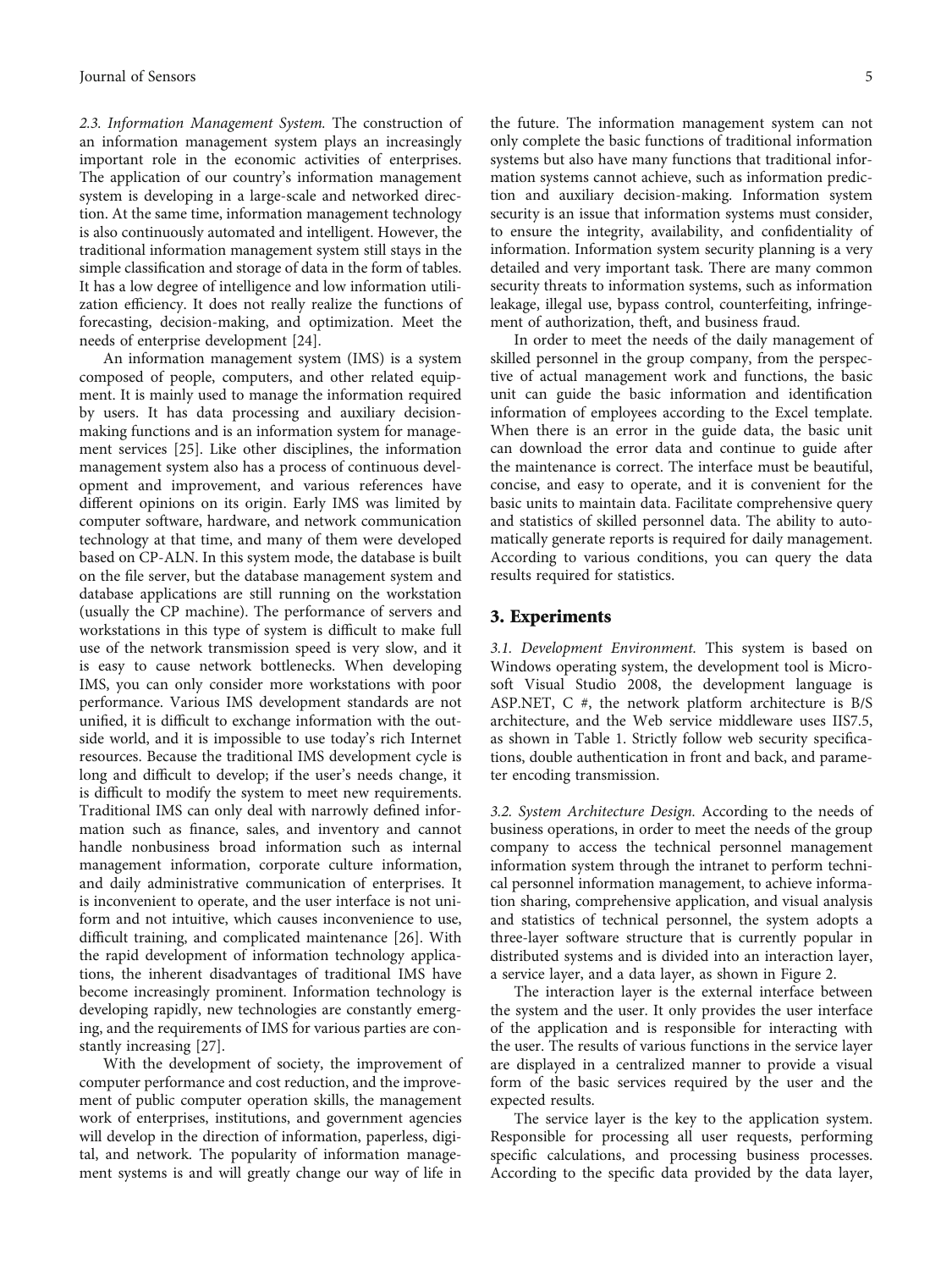<span id="page-5-0"></span>Table 1: System development environment configuration standards.

| System environment            | Configuration standard       |  |
|-------------------------------|------------------------------|--|
| Operating system              | Windows                      |  |
| Development tools             | Microsoft Visual Studio 2008 |  |
| Development language          | ASP.NET, C#                  |  |
| Network platform architecture | B/S                          |  |
| Web service                   | <b>IIS7.5</b>                |  |



Figure 2: System framework structure.

specific functions such as user information management and maintenance, information statistics, and information release are realized. It also manages specific parameter settings during system operation and the interaction between the system and other systems.

The data layer stores the underlying data related to system operation, as well as personal information registered by individual users and corporate users. The data layer uses database technology to maintain and update applications. System resources are accessed in an authorized manner, and user passwords and access authorization are implemented for sensitive resources. Ensuring controllable and traceable sensitive resources will effectively ensure data security.

#### 3.3. System Database and Module Design

3.3.1. System Function Module. Reporting needs and business processes based on skilled talent information. It is determined that the high-skilled talent information management system mainly includes eight modules of basic personnel information, skills identification information, high-skilled talent management, competency evaluation, key research teams, common reports, comprehensive query, and system maintenance, as shown in Figure 3.

3.3.2. Evaluation Design of Competence of High-Skilled Talents Based on Multisensor Information Fusion. The high-skilled talent management system can be based on the



Figure 3: System function module division.

competency model to help companies find talents that meet the quality characteristics of project implementation requirements, in order to avoid the adverse consequences and losses caused by talent errors. When selecting competent high-skilled talents for the project, not only the knowledge and skills should be examined but also the inherent personal qualities such as their personal qualities and role positioning. The influencing factors for determining competence are academic qualifications, professional titles, honors, skills competitions, assessment results, technical papers, and competence levels. The evaluation is classified as excellent (0.9-1), consistent (0.7-0.9), and not consistent (0-0.7). The BP multisensor information fusion algorithm is used here, and the influencing factors are used as the input layer input. The calculation steps of the established multisensor information fusion model are as follows.

The selection range of connection weight and threshold is uniformly distributed at (-0.3, 0.3) random numbers; the range of threshold value  $\theta_0$ ,  $\theta_1$ ,  $\theta_2$  is (0, 0.3) uniformly distributed random numbers. Activation function selection is

$$
f(x) = \frac{1}{1 + e^{-x}}.\tag{8}
$$

Randomly assign a smaller value to  $w_1$ ,  $w_2$ ,  $\theta_0$ ,  $\theta_1$ , and  $\theta_2$ and get the activation value of the input layer:

data\_training\_in-data\_training + 
$$
\theta^0
$$
,  
data=input-out =  $f(\text{data_training_in})$ . (9)

Calculate the inputs and activations of the output layer:

data\\_hide\_in = 
$$
w_2 * data\_hide\_out + \theta_2,
$$
  
data\_output = f(data\_output\_in). (10)

Output layer error signal is

$$
w_1 + w_1 + \beta * \text{data-input\_out} * \delta^y. \tag{11}
$$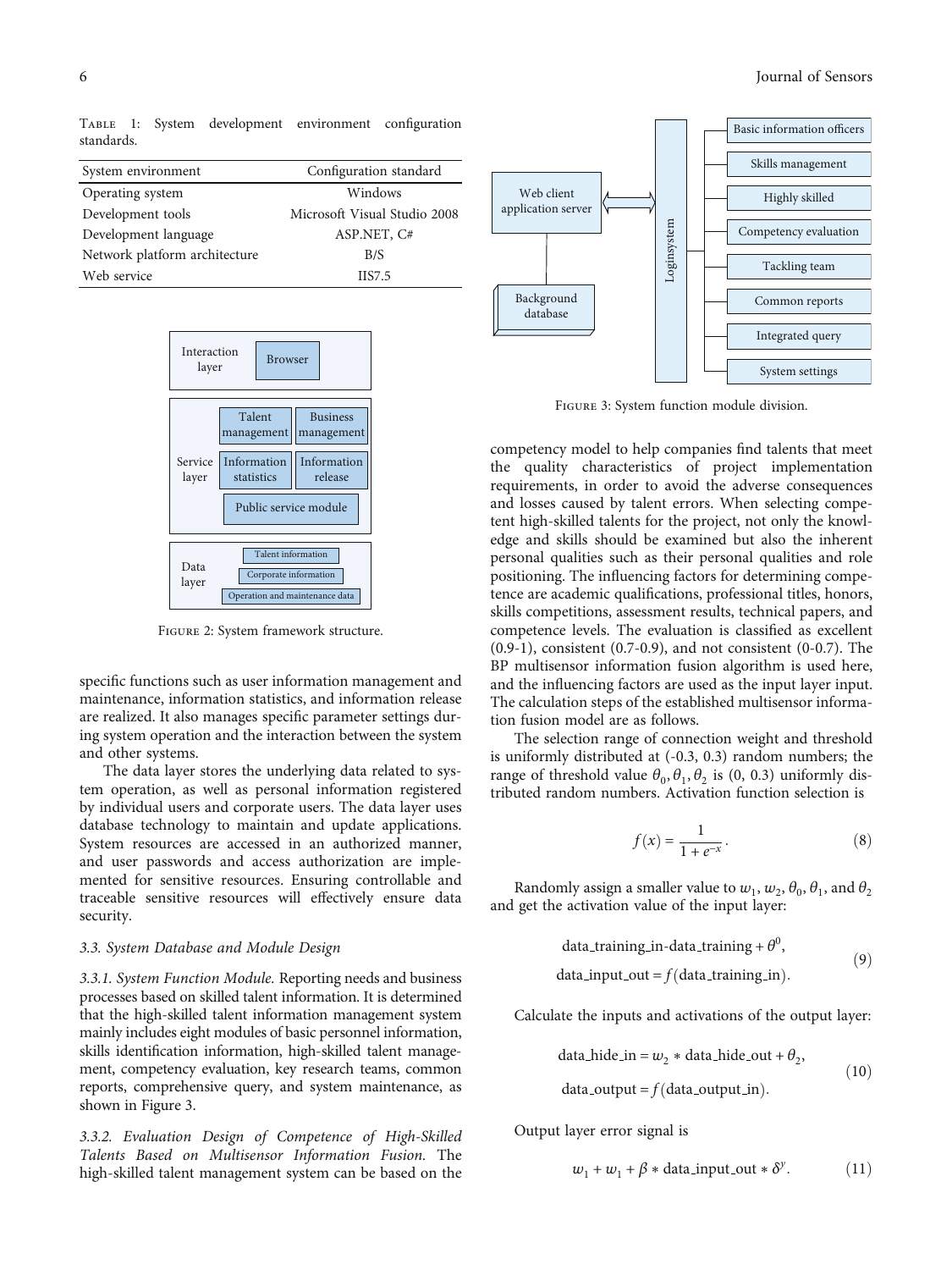Calculate the hidden layer error signal:

$$
\delta^y = \text{data\_hide\_out} * (1 - \text{data\_out}) * \sum_{1}^{k} w_2 * \delta^0. \tag{12}
$$

Utilizing a mature multisensor information fusion model, when the quantitative numbers of factors affecting the competency evaluation of a high-skilled talent are collected, they can be entered into the model, so that the level of competence of high-skilled talents (excellent, consistent, noncompliant).

#### 4. Discussion

#### 4.1. Design and Implementation of User Login Module and Main Interface

4.1.1. Design and Implementation of User Login Window. In order to improve the security of the information, under the premise of ensuring the security of the system, when setting the user to log in to the system, the user enters a user name and password, and the system will transfer this information to the server for review and verification. The login flow chart is shown in Figure 4. All the information entered is correct. If the verification is passed, the system will jump to the next interface, and the user can successfully select the required module for operation. If the user name or password is wrong or one of them is wrong, the system will prompt you to enter the wrong user name and password and keep logged in, as shown in Figure 5; if the user forgets the original password, the user can follow the instructions in the password recovery module The original password needs to be restored. To do this, the user must enter the password set by the user to restore the question prompt. If the prompt is answered correctly, the original password will be successfully retrieved.

4.1.2. Design and Implementation of Main Interface. After the username and password are entered correctly, the system will automatically jump to the main user interface. This interface includes basic personnel information, skill identification information, high-skilled talent management, competency evaluation, key research team, common reports, comprehensive query, and system maintenance. As shown in Figure [6](#page-7-0), it is the main user interface.

#### 4.2. System Test

4.2.1. System Module Test. The system function test is used to ensure that the operation results of the system are as expected. During the test process, the black box test method is used to test each functional module. In the test, the tester compares the required functions to determine the test cases, so as to test the operating results of the entire system. Unit testing is usually used to achieve functional coverage testing. The method used in the testing process is white box testing to test each module. Write corresponding test cases during the test to verify the difference between test results and test expectations. If there



Figure 4: Login flowchart.

| Login window                                        |          |        |                   |
|-----------------------------------------------------|----------|--------|-------------------|
| Highly Skilled Talent Information Management System |          |        |                   |
|                                                     | Username | Synd   |                   |
|                                                     | Password | ****** |                   |
|                                                     |          |        | Retrieve password |
|                                                     |          | Log in | Cancel            |
|                                                     |          |        |                   |

Figure 5: User login window.

are differences, make corresponding adjustments, as shown in Figure [7](#page-7-0), which is a user login failure graph.

By testing the system modules, the test results are the same as the expected results, indicating that the system modules operate normally and can meet the needs of users.

4.2.2. System Usability Test. Regarding the ease of use of the system, a survey was conducted for public users, talent users, enterprise users, and system administrators, with 50 people in each category and 200 people in total. Using the analytic hierarchy process, various users rate the system's use, with 0 being the lowest in ease of use and 5 being the highest in ease of use. The survey results of various users are shown in Figure [8](#page-7-0).

It can be seen that 156 users rated the system above 3 points, accounting for 78% of the survey population, indicating that the system has certain ease of use. Test effectiveness through test cases can help testers find defects faster. Through testing, we know that under the simulated operating environment, the highly skilled personnel information management system including hardware, software, network,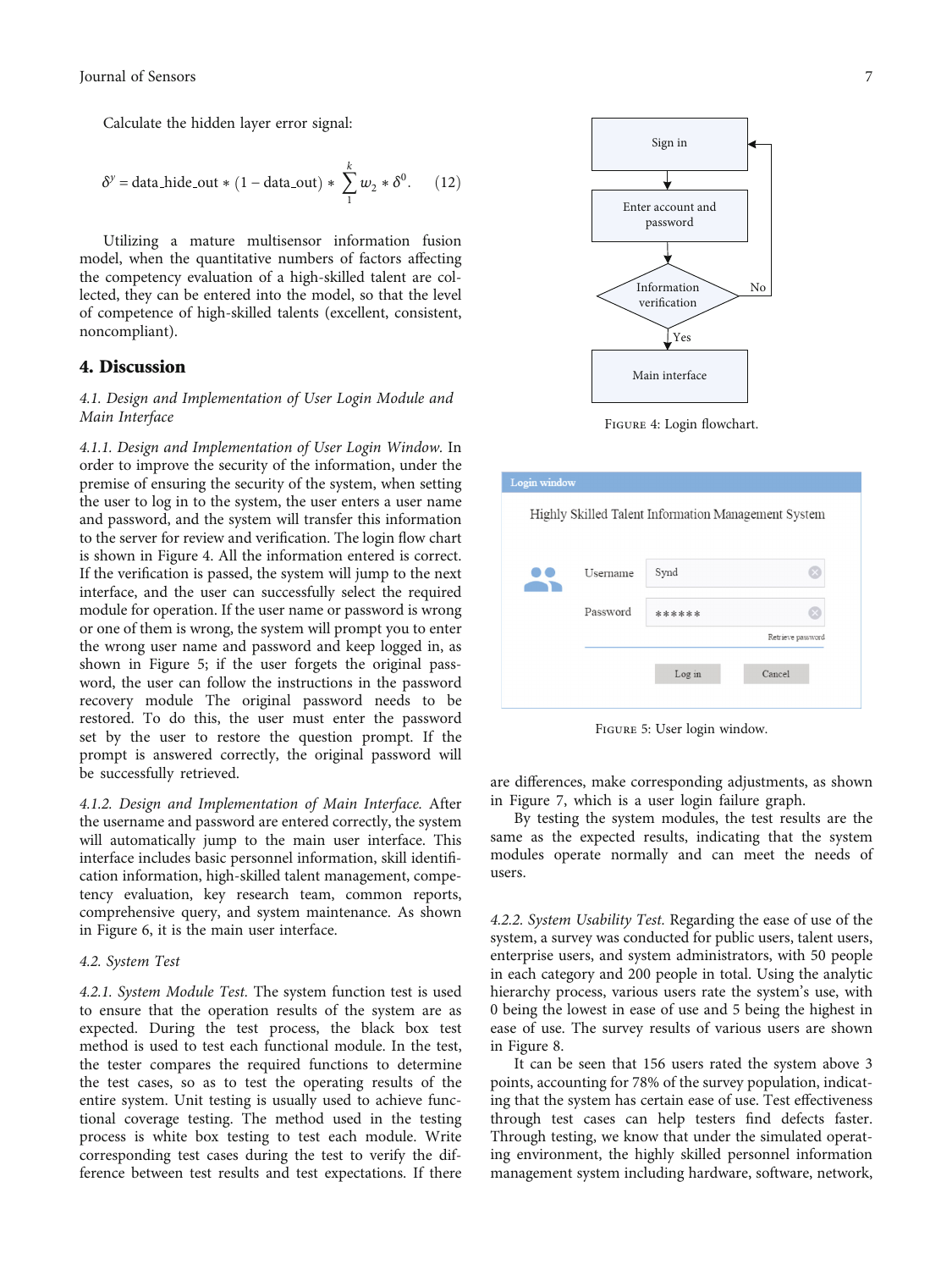

<span id="page-7-0"></span>**Highly Skilled Talent Information Management System** 

FIGURE 6: User main interface design.



Figure 7: User login failure prompt window.



Figure 8: Usage survey results.

and support platforms is properly configured and connected to meet user needs. It can meet the corresponding requirements in many aspects such as functionality, reliability, software design, compatibility, and security.

## 5. Conclusions

This article designs and implements a high-skilled talent information management system based on multisensor information fusion. Through system testing, we know that under the environment of simulating system operation, the highly skilled personnel information management system includes hardware, software, network, and support platforms, which are properly configured and connected, which can meet users' functional requirements and system design for the system, and has certain applicability.

The high-skilled talent information management system designed based on multisensor information fusion in this paper has realized the transformation from artificial paper records to information management methods, electronicized the basic data of skilled talents, and quickly grasped the distribution of employee skills information data in the unit. It plays an important role in standardizing the professional management of skilled personnel and improving the management efficiency of skilled personnel. Multisensor information fusion-based competency evaluation design for high-skilled talents helps companies find qualified talents that meet the requirements and avoids the negative consequences and losses caused by human error.

At present, the information management system of highskilled talents provides a development environment for standardizing the professional management of high-skilled talents. In view of the scalability and information resources of the information management system, the future research direction can connect the information management system message with SMS and WeChat and realize the application in the field of intelligent mobile.

## Data Availability

No data is involved in this article.